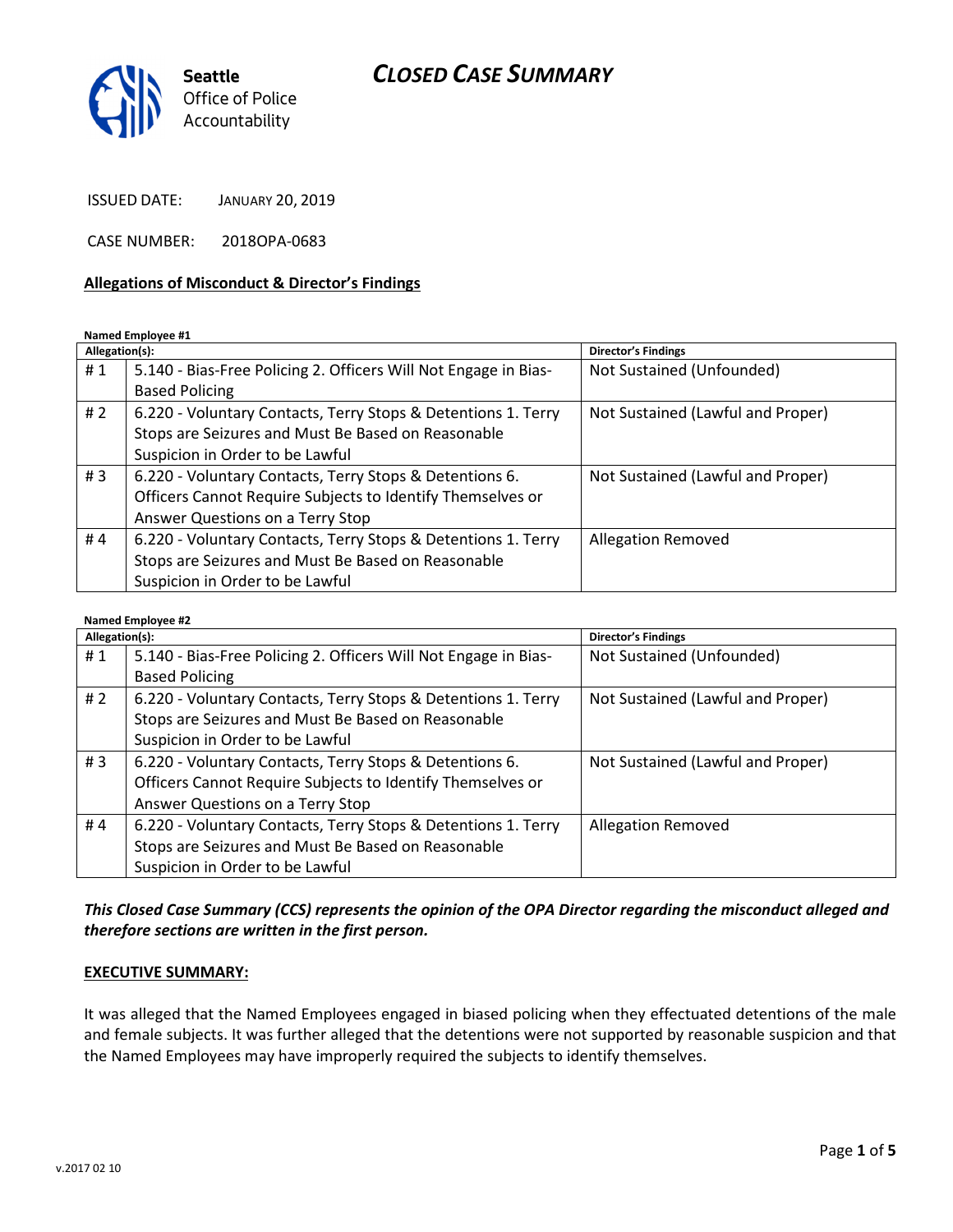

# CLOSE CASE SUMMARY

OPA CASE NUMBER: 2018OPA-0683

### STATEMENT OF FACTS:

A community member called 911 to report four individuals who were attempting to break into storage lockers in an alley. The following general descriptions were given of the suspects: Asian male wearing a blue jacket; White male wearing a grey jacket; Black male; and a female of an unknown race wearing a green jacket. The White male was located by officers in the vicinity of the burglary, which occurred at Barton Street between  $21^{st}$  and  $20^{th}$  avenues. Named Employee #1 (NE#1) and Named Employee #2 (NE#2), who were dispatched to the call, observed a White female walking with a Black male in the vicinity of 16<sup>th</sup> avenue and Barton Street. NE#1 wrote in his report that the White female was wearing a green and blue jacket. The Named Employees believed that the man and woman were two of the suspects in the earlier burglary. The Named Employees effectuated the detention of both individuals.

The Named Employees approached the subjects. The female subject asked what they were suspected to have done. NE#1 told her that they were investigating a burglary. The female subject denied being involved. NE#1 asked her for her identification and she stated that she did not have it. She volunteered to the officers that she had an open warrant and provided her name. NE#1 ran her name and confirmed that she did have a warrant. The female subject was placed under arrest.

NE#2 spoke with the male subject. He asked him questions concerning where he had been and what he was doing. NE#2 asked the male subject whether he had identification and he said that he did not. NE#2 asked the male subject for his name and he provided it. Another officer went to verify the male subject's identity. At that time, NE#2 directed the male subject to take his hands out of his pocket and to sit on the sidewalk. It was determined that the male subject also had an open warrant and he was placed under arrest.

After the arrests were effectuated, the female subject asserted that the Named Employees were "racist ass faggots." This was construed as an allegation of biased policing. The officers also performed a show-up after the arrests; however, the male and female subjects were not positively identified as perpetrators of the burglary.

#### ANALYSIS AND CONCLUSIONS:

## Named Employee #1 - Allegations #1 5.140 - Bias-Free Policing 2. Officers Will Not Engage in Bias-Based Policing

SPD policy prohibits biased policing, which it defines as "the different treatment of any person by officers motivated by any characteristic of protected classes under state, federal, and local laws as well other discernible personal characteristics of an individual." (SPD Policy 5.140.) This includes different treatment based on the race of the subject. (See id.)

The female subject asserted that the Named Employees engaged in biased policing. Based on OPA's review of the record, there is no indication that any of the Named Employees' actions were due to bias. To the contrary, the officers believed that the male and female subjects were potentially the perpetrators of a burglary. Even if this was ultimately not correct, the officers had sufficient reasonable suspicion to effectuate the detentions. Moreover, both individuals voluntarily provided their identifying information to the officers and it was determined that both had open warrants. As such, they were lawfully placed under arrest. I find that these factors, not the race of the male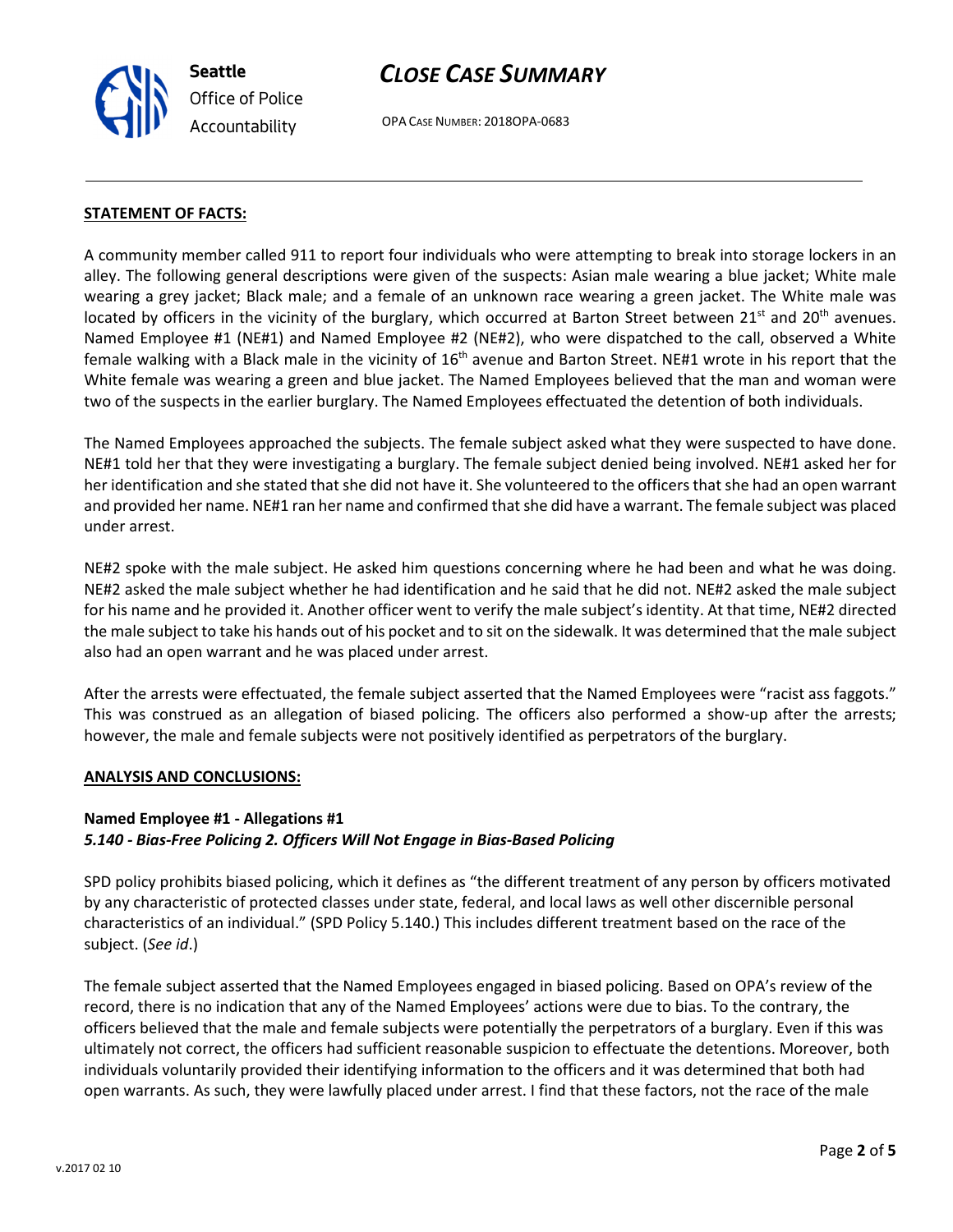

Office of Police Accountability

# CLOSE CASE SUMMARY

OPA CASE NUMBER: 2018OPA-0683

and female subjects, was the basis for the law enforcement action taken against them. Accordingly, I recommend that this allegation be Not Sustained – Unfounded as against both Named Employees.

Recommended Finding: Not Sustained (Unfounded)

## Named Employee #1 - Allegation #2 6.220 - Voluntary Contacts, Terry Stops & Detentions 1. Terry Stops are Seizures and Must Be Based on Reasonable Suspicion in Order to be Lawful

It was alleged that the detentions of the male and female subject may not have been supported by reasonable suspicion.

SPD Policy 6.220-POL-1 governs Terry stops and stands for the proposition that Terry stops are seizures of an individual and, as such, must be based on reasonable suspicion in order to be lawful. SPD Policy defines a Terry stop as: "A brief, minimally invasive seizure of a suspect based upon articulable reasonable suspicion in order to investigate possible criminal activity." (SPD Policy 6.220-POL-2(b).) SPD Policy further defines reasonable suspicion as: "Specific, objective, articulable facts, which, taken together with rational inferences, would create a wellfounded suspicion that there is a substantial possibility that a subject has engaged, is engaging or is about to engage in criminal conduct." (Id.) Whether a Terry stop is reasonable is determined by looking at "the totality of the circumstances, the officer's training and experience, and what the officer knew before the stop." (Id.) While "[i]nformation learned during the stop can lead to additional reasonable suspicion or probable cause that a crime has occurred, it "cannot provide the justification for the original stop." (Id.)

As discussed above, at the time they were dispatched, the officers were aware of the general descriptions of the burglary suspects. They also learned that a White male suspect had already been detained. They then observed the female subject and the male subject walking together. At the time they were detained by the Named Employees, the male and female subjects were only four blocks from the scene of the burglary and it was still close in time to when the crime occurred. The Named Employees further noted that there was virtually no one else in the vicinity at that moment.

In his report, NE#1 described the female as wearing a "green/blue jacket." However, from a review of the Body Worn Video (BWV), the jacket appears to be blue without any green. Moreover, in his report, NE#1 wrote that the female perpetrator was identified as White. However, her race was identified as unknown in the description and there is no evidence in the record that the description was ever clarified to state that she was White.

In OPA's opinion, the question of whether reasonable suspicion existed for the detentions is a close one. That being said, when applying a preponderance of the evidence standard and when considering what a reasonable officer might have believed under similar circumstances, I find that the detentions were justified. Most significant to OPA is the fact that the male and female subjects were relatively near to where the burglary occurred shortly after the crime had been reported, were some of the only people on the street, and did match aspects of the vague descriptions provided by the 911 caller. While I note that NE#1's report was inaccurate in how he described the jacket color and race of the female subject, this does not serve to vitiate reasonable suspicion.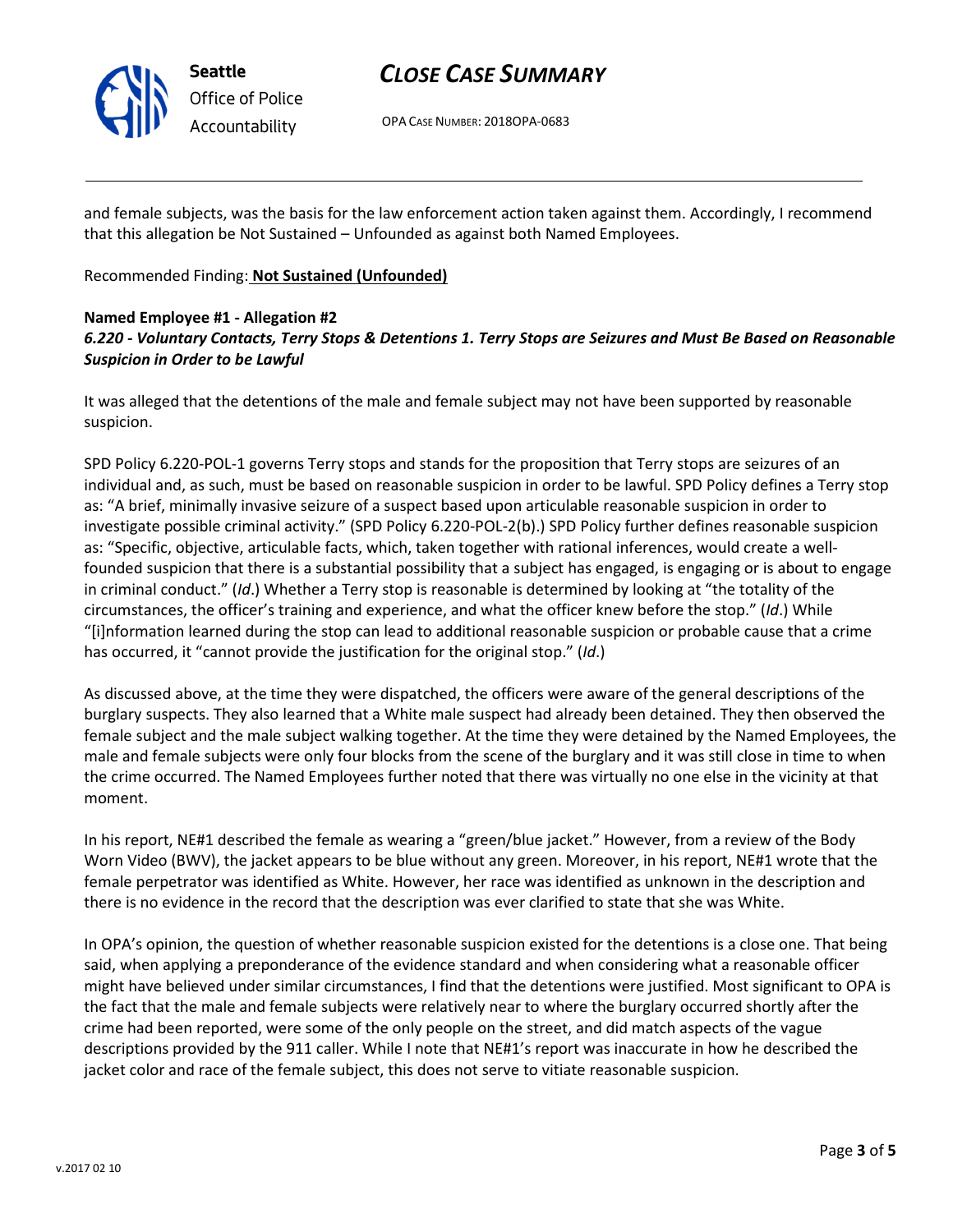

Seattle Office of Police Accountability

# CLOSE CASE SUMMARY

OPA CASE NUMBER: 2018OPA-0683

For the reasons stated above, I recommend that this allegation be Not Sustained – Lawful and Proper as against both Named Employees.

Recommended Finding: Not Sustained (Lawful and Proper)

## Named Employee #1 - Allegation #3 6.220 - Voluntary Contacts, Terry Stops & Detentions 6. Officers Cannot Require Subjects to Identify Themselves or Answer Questions on a Terry Stop

SPD Policy 6.220-POL-6 holds that "officers cannot require subjects to identify themselves or answer questions on a Terry stop." While officers are entitled to request this information, they cannot mandate it.

From OPA's review of the video, while the Named Employees asked both subjects for identification, they did not compel it. Ultimately, both subjects voluntarily provided their names, which resulted in the determination that they had open warrants.

For these reasons, I recommend that this allegation be Not Sustained – Lawful and Proper as against both Named Employees.

Recommended Finding: Not Sustained (Lawful and Proper)

## Named Employee #1 - Allegations #4 6.220 - Voluntary Contacts, Terry Stops & Detentions 1. Terry Stops are Seizures and Must Be Based on Reasonable Suspicion in Order to be Lawful

This allegation was mistakenly alleged twice against NE#1 and NE#2. Accordingly, I recommend that it be removed for both officers.

Recommended Finding: Allegation Removed

# Named Employee #2 - Allegations #1

## 5.140 - Bias-Free Policing 2. Officers Will Not Engage in Bias-Based Policing

For the same reasons as indicated above (see Named Employee #1, Allegation #1), I recommend that this allegation be Not Sustained – Unfounded.

Recommended Finding: Not Sustained (Unfounded)

## Named Employee #2 - Allegation #2

6.220 - Voluntary Contacts, Terry Stops & Detentions 1. Terry Stops are Seizures and Must Be Based on Reasonable Suspicion in Order to be Lawful

For the same reasons as stated above (see Named Employee #1, Allegation #2), I recommend that this allegation be Not Sustained – Lawful and Proper.